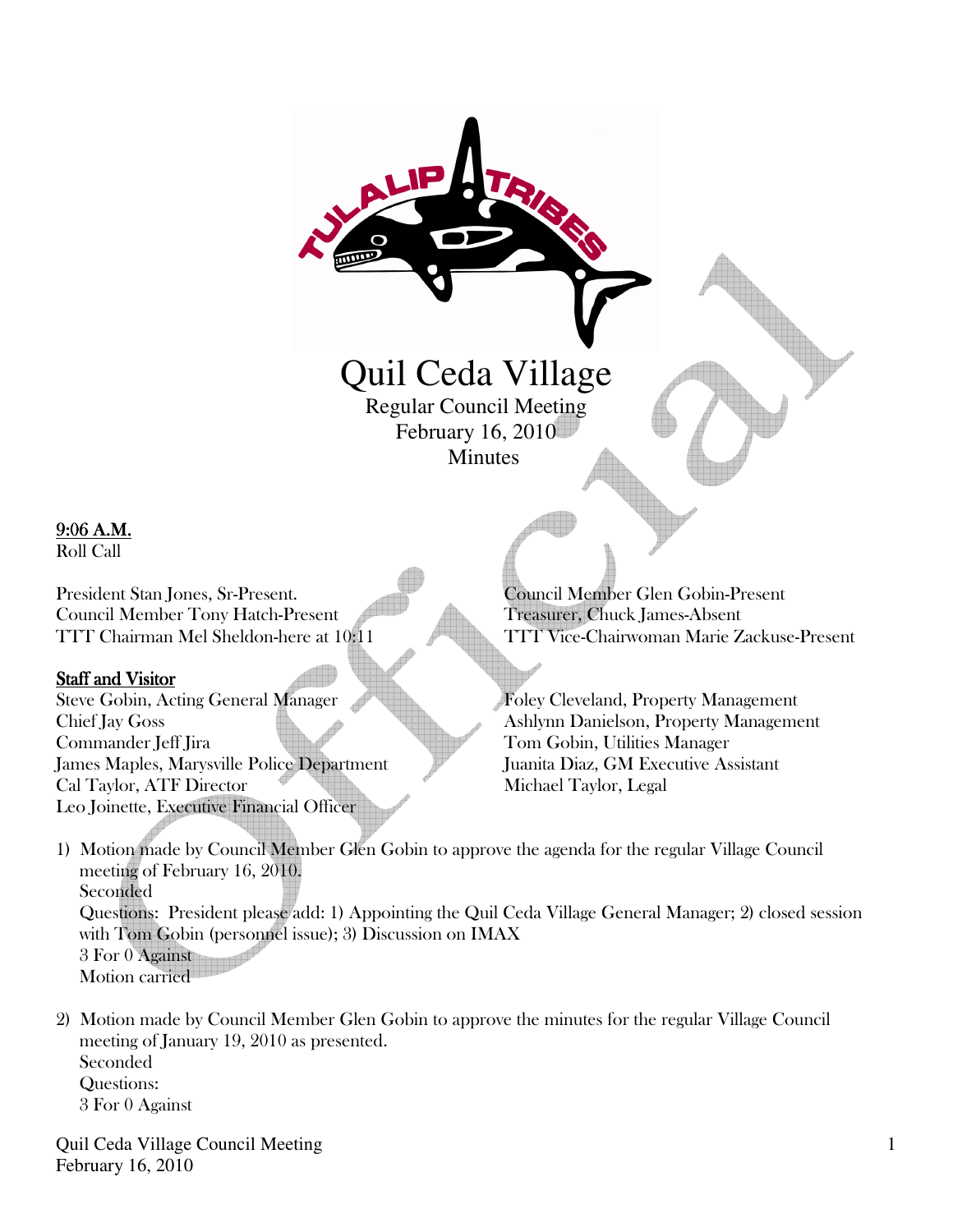#### Motion carried

#### Law Enforcement

3) January Police Report

 Discussion: James Maples, Tony Hatch, Steve Gobin, Glen Gobin, Marie Zackuse, Tom Gobin, Chief Goss, Marysville won the bid to host the Motorcycle Officers Training, May 12– 15, 2010. This a two day training and a third day will have a competition event. There will be an estimated 150 participants. The training course is scheduled to take place in the front parking lot of the Resort and has been negotiated with the Resort Management team. They are requesting to close  $99<sup>th</sup>$  Street during the breaking exercise. An alternate plan would be to close 99<sup>th</sup> Street between 34<sup>th</sup> Avenue and Quil Ceda Parkway. The closure would be on Thursday and Friday between 9 a.m. and 12 noon. Are there safety issues with closing only half? The officers are already certified. The event has never had a problem. Officers will provide the proper street closure signs and have officers assisting with traffic safety during the closure as well as posting signs of the closure. There are delivery trucks during this time and this could impact the larger trucks for delivery. Your organization will be responsible for posting public notices for the revisions of traffic routes and obtaining a permit. At the last meeting there was a request to have staff research if the event could occur in the parking lot of the Resort. The parking lot is long enough to obtain the speed necessary before the officer must break for the speed challenge. The Village Council would like to have a discussion with the Resort staff to review the options. The training would be in the southeast corner of the parking lot at the Resort. Traffic will be allowed to crossover to the Resort from Quil Ceda Boulevard. The parking lot would be used from May 9 – May 16, 2010. First aid will be provided and the event is being coordinated with the Marysville Fire District. Prevention for oil spillage will be provided to prevent and oil or fuel from going into the storm drain system.

#### **Utilities**

5) Treatment Equipment Company

 Discussion: Tom Gobin, Glen Gobin, Tony Hatch, Tom McKinsey A new auger is needed to be put in off of the sludge dryer. This would assist staff to cut down on cost for sludge hauling purposes. This is just an FYI to the Village Council. Staff has used the same company for parts and service purposes. Is the sludge dryer producing? Yes. With the auger, it will make the sludge 18% more compact. Is it common for the dryers to freeze? If we enclose it, we would not have to worry about it. The sludge is hauled off by dump trucks or dumpsters. The auger would significantly cut down on the hauling cost. Staff needs to bring a resolution forward to request to sole source the project.

## Travel Report & Contracts under \$50K

- 6) FYI-Out of State Travel
- 7) FYI –No Contracts under \$50K signed by GM

#### Budget Report

- 8) Administration & Tax Revenue Report attached
- 9) Construction & Economic Development Report attached
- 10) Engineering Services Report attached
- 11) Events & Entertainment Report attached